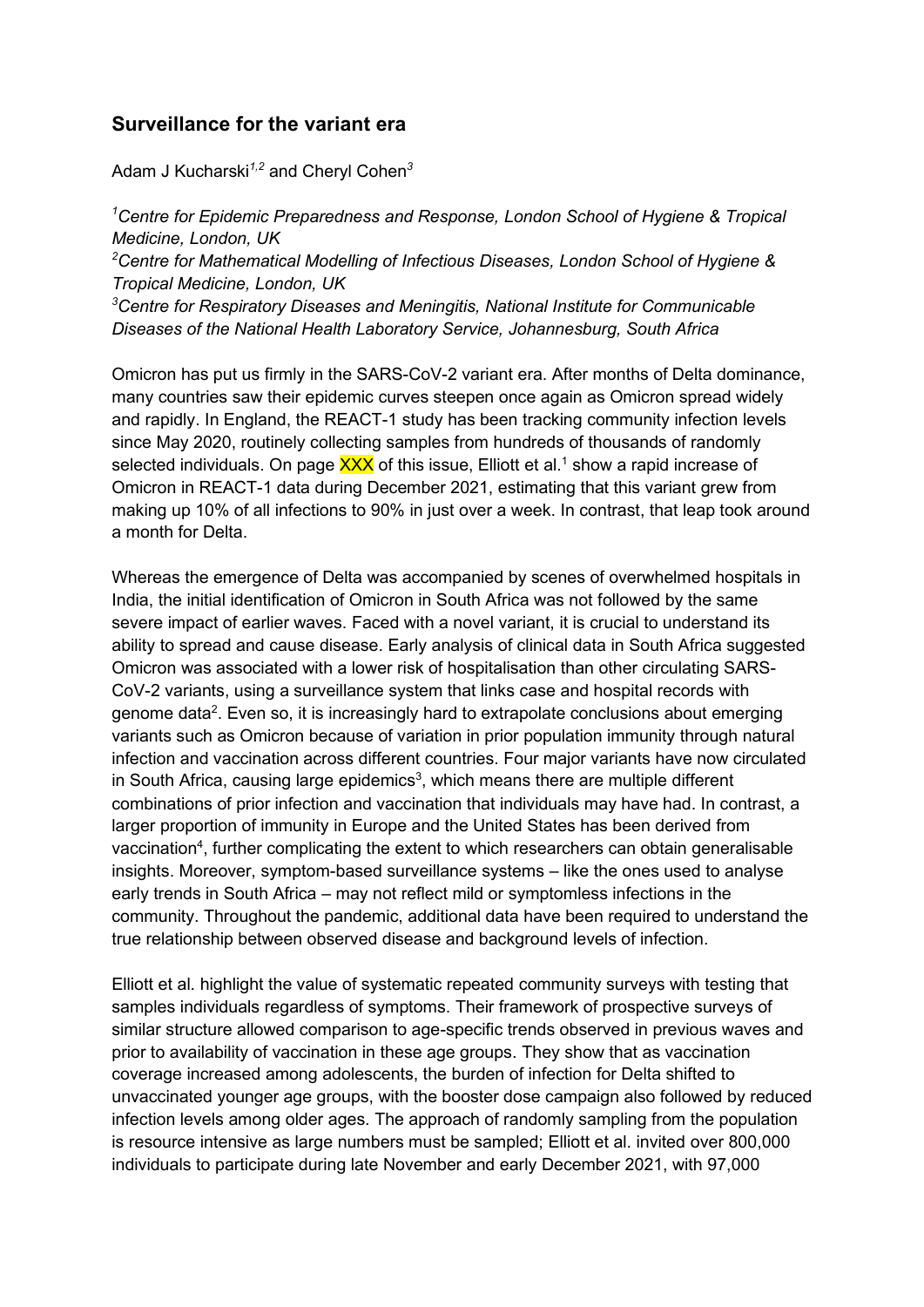samples collected and analysed. However, these efforts allow quantification of community transmission dynamics, including among asymptomatically infected individuals. These data are critically important if we are to properly understand the underlying dynamics of SARS-CoV-2, particularly during periods of sudden growth or decline. Such studies will become yet more valuable as the relationship between infection and disease continues to change: countries with growing levels of immunity against SARS-CoV-2 will have an increasing proportion of infections that are vaccine breakthrough or reinfections, with a decreasing fraction of infections having symptoms or severe illness.

Since 2020, there have been several examples of routine testing regardless of symptoms in specific populations, including the SIREN and SAFER studies of UK healthcare workers<sup>5,6</sup> and the NBA testing program in the US<sup>7</sup>. Such studies can provide valuable epidemiological insights, from viral shedding dynamics to the characteristics of reinfection. However, it is increasingly challenging to generalise results from these subpopulations. The exposure and immunity history of groups such as healthcare workers can be dramatically different to the wider community $6$  and in the UK, SARS-CoV-2 transmission has become increasingly focused in unvaccinated younger age groups, which are not included in workplace cohorts. Community testing studies therefore provide an important complement to other data collection efforts.

Although Elliott et al. provide an overview of early Omicron dynamics in the form of a discrete scientific paper, much of the value of REACT-1 lies in its continuous nature, illustrating the importance of having studies in place proactively to provide data on emerging variants. Relying on reactively implemented research to understand epidemics can lead to delayed – and hence less useful – insights, as has happened during previous health emergencies<sup>8</sup>. For Omicron, comparisons in the UK were also helped by circumstance. Whereas South Africa saw Omicron emerge amid relatively low levels of infection following the mid-2021 Delta wave, the UK was still experiencing a plateauing Delta epidemic in late 2021. This provided a clearer picture of Omicron's ability to replace existing circulating viruses. Given the potential for the emergence of further variants with greater immune escape in future, routine community surveillance will be important to provide fundamental insights into the causes of changing variant dynamics. The population growth rate of a novel variant can be influenced by multiple factors: the inherent ability of the virus to spread between hosts, the social interactions of the groups within which it is spreading, and the extent to which prior vaccination or infection protects against the new variant. Untangling these factors will continue to be essential for effective monitoring of SARS-CoV-2 variants.

Uncertainty about the future evolutionary path of SARS-CoV-2 means it will also be crucial to make use of triangulation when analysing variant characteristics<sup>9</sup>. As well as the REACT-1 infection testing study and REACT-2 antibody study, the UK Office for National Statistics runs a community testing survey and antibody study; there is also routine testing data from symptomatic and hospitalised cases, plus data from contact tracing studies<sup>10</sup>. Triangulation using such data can help make sense of epidemiological patterns in real-time. For example, in early May 2021 there was an apparent discrepancy between estimated growth in Delta cases, which suggested substantial spread in the community<sup>11</sup>, and initial transmission estimates from contact tracing data<sup>10</sup>, which did not show Delta having an advantage over Alpha. In REACT-1, however, it was observed that 2 out of 3 sequenced samples in London during early May 2021 were Delta, supporting the hypothesis of extensive community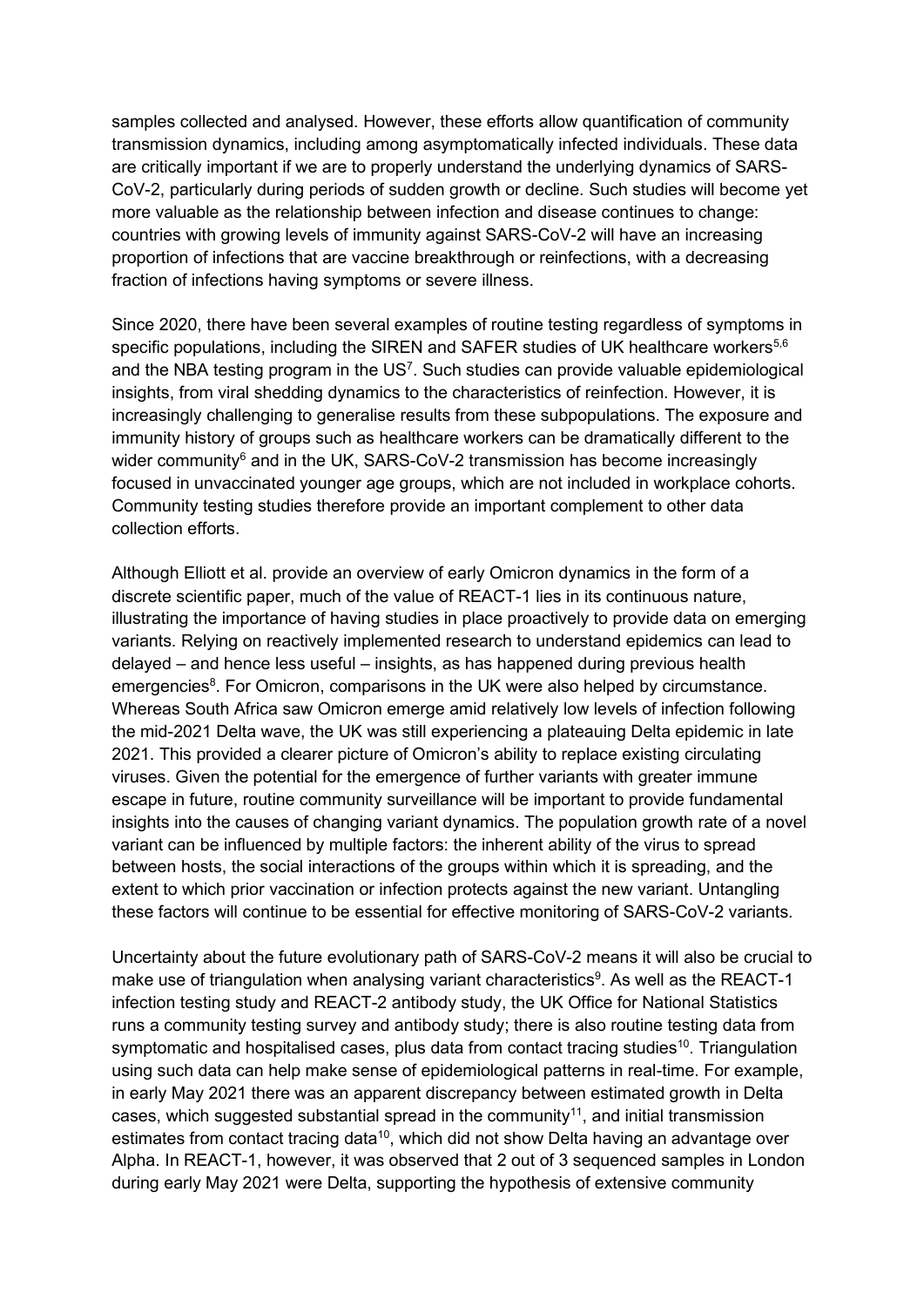spread<sup>12</sup>. Although there will always be a data gap for the early pandemic in the UK, these community studies have provided a valuable anchoring for scientific understanding of SARS-CoV-2 since spring 2020.

There is also potential for better triangulation with international data sources. In particular, traveller screening has been another major example of routine testing regardless of symptoms<sup>13</sup>. Both for Omicron and earlier variants, such data provided early insights into the geographic distribution of spread, in some instances with imported infections coming from countries yet to report the variant domestically<sup>14</sup>. However, efforts to share and combine these datasets globally have been limited to date, reducing the potential for real-time estimation of variant distribution and prevalence globally.

As well as supporting the response to COVID-19 and future pandemics, carefully designed community studies can also help us rethink familiar infections. For example, research involving routine testing has revealed the role of asymptomatic and undetected infections during influenza epidemics<sup>15</sup>. As SARS-CoV-2 restrictions are lifted, many countries could see increased circulation of previously suppressed seasonal respiratory viruses such as influenza and respiratory syncytial virus. Expanding testing in platforms such as REACT to include these seasonal viruses would provide a better view of the underlying dynamics of viral transmission, as well as proof of concept for similar potential surveillance programmes in future.



**Figure:** The relationship between symptom-based testing systems and underlying infection level has changed during the pandemic.

## **References:**

- 1. Elliott, P. *et al. Science* **0**, eabn8347.
- 2. Wolter, N. *et al. The Lancet* **399**, 437–446 (2022).
- 3. Kleynhans, J. *et al. Emerg. Infect. Dis.* **27**, 3020–3029 (2021).
- 4. Chapman, L. A. C. *et al. Eurosurveillance* **27**, 2101038 (2022).